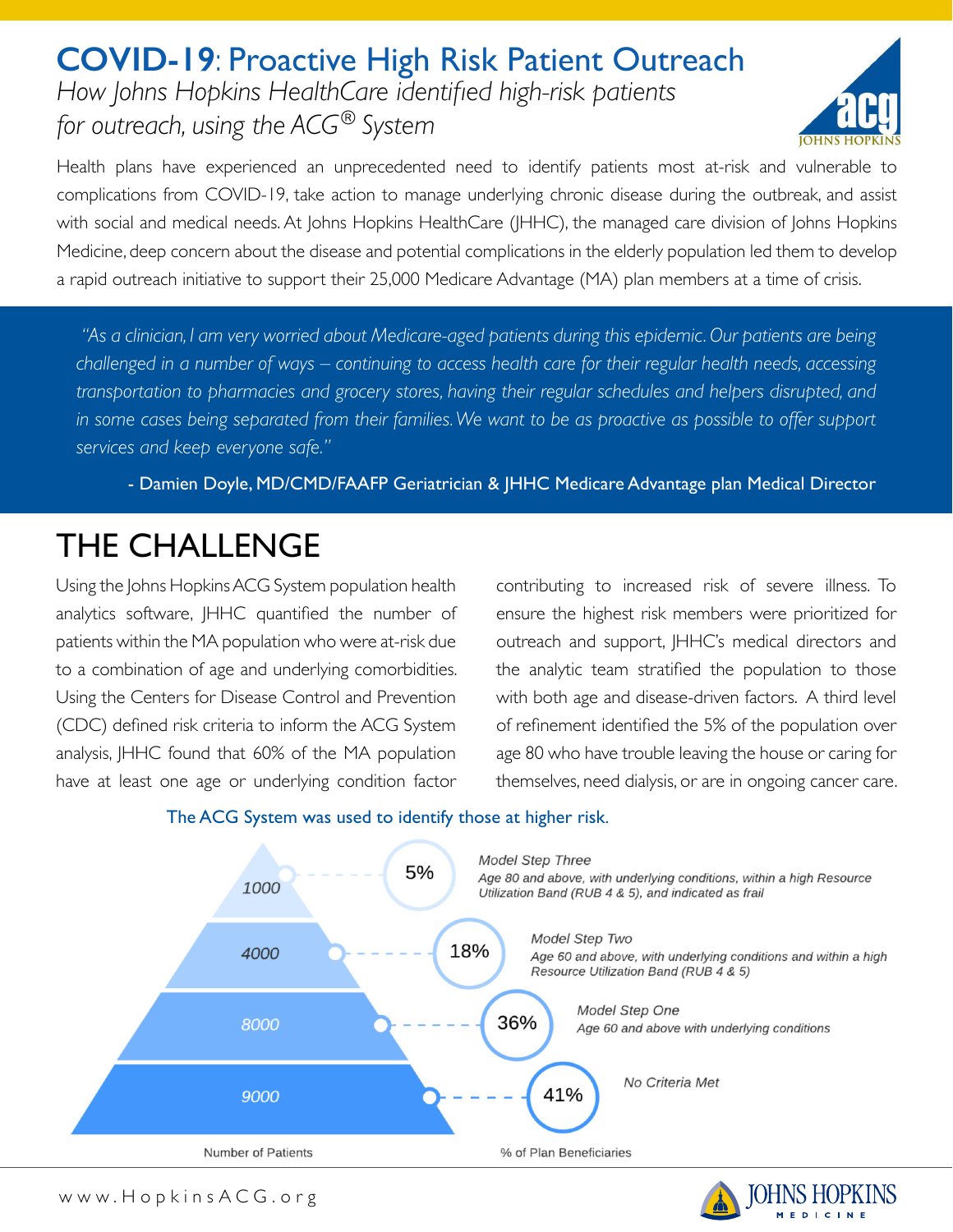### INTERVENTION PLANNING & DEPLOYMENT

JHHC's leadership team deployed outreach efforts to contact all high-risk Medicare Advantage patients. They provided enhanced care management support, and information on how to stay safe during the outbreak and effectively manage chronic conditions. Using the ACG System risk stratification and markers, JHHC's Population Health Analytic team rapidly produced patient outreach lists and a high-level summary of underlying disease conditions and historic utilization. Existing team members care managers, care management coordinators, and community health workers – were redeployed to contact prioritized patients. Topics covered on these outreach calls included patient-specific support for managing chronic conditions, enhanced availability of medication refills, telemedicine, and Primary Care Provider (PCP) services. COVID-19-specific information was provided to ensure patients knew how to monitor for symptoms, gain access to local support services, and understood how to stay safe at home.

*"We had to collaborate across the board to get this implemented quickly. We worked with the providers and health centers, got telemedicine in place, and ensured a call-in number for members with follow up questions to reach a nurse. It was all hands on deck. "* 

– Sonia Munn, Director, Care Management

While developing the intervention, the clinical team initiated a number of technical readiness activities to support their outreach, which included the following steps:

- Key provider groups were contacted to coordinate messaging & ensure access to primary care services via telemedicine.
- A pathway was established for patients without a designated PCP to be able to access telemedicine services.
- The Electronic Medical Records (EMR) team built an assessment to capture responses and allow care managers to track and follow-up on patient-specific concerns.
- Clinical staff documented interactions and followed pre-existing care management workflows for concerns that were raised.
- Team members were assigned an average of 100 patients per day, working through the list in order of priority based on risk level.

*"Our physician community is under a lot of stress and we wanted to help them, not create more confusion. Their flexibility in offering telemedicine services allows our membership a vital pipeline to primary care during a challenging time"* 

*–* Dr. Damien Doyle

# RESULTS

Throughout the course of this effort, the Hopkins team reached out to over 4,500 Medicare Advantage members, with an overwhelmingly positive response. Clinical resources began with the 5% most vulnerable and subsequently to those with chronic disease risk factors. The Clinical outreach team – primarily nurses, social workers and community health workers contacted 2,600 members, successfully engaging with over 80% of those targeted. An additional 1,900 plan members with fewer risk factors were outreached by non-clinical staff redeployed from the STARS team.

Of all outreached members, 52% participated in a complete discussion to identify barriers to accessing physician care, medication refills, and other ongoing medical needs. Plan-level changes to support medication access were positively received, with a number of plan members reporting a reduced number of trips to the pharmacy.